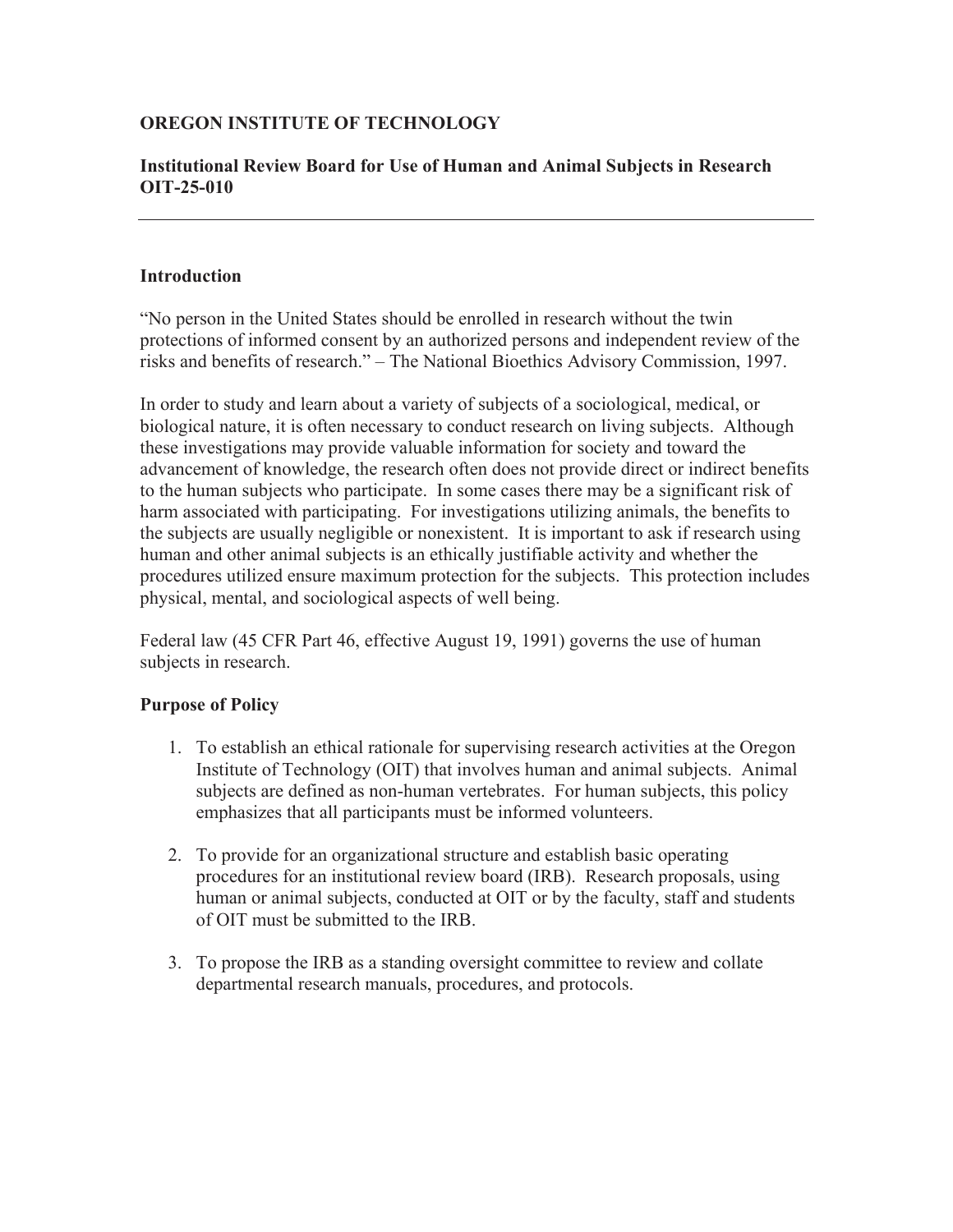## **Ethical Considerations**

The scientific method is an established protocol for observing phenomena and gathering data to obtain answers to questions. Hypotheses can be either supported or rejected when information is obtained in a systematic manner. Research on biological and sociological questions often requires the participation of human or other animal subjects.

For humans, informed consent is the key to soliciting and incorporating subjects into a research study. Individuals have a fundamental right to be informed, in advance of participation, on:

- 1. the benefits, if any, of participating in the proposed research;
- 2. the risks, if any, of participating in the proposed research;
- 3. the uses and distribution of data, findings, or materials derived from the subject's participation.

Consent should be explicit and limited. A consent form should be easy to read, the terms of participation clearly defined, and the uses of the data and findings from the research should be explained in non-technical language. If tissue or biological products (e.g., blood, urine, sputum) are obtained from the subject, their use and subsequent disposal must be clearly defined and agreed to by the subject as part of the consent form.

*Informed Consent* – "A person's voluntary agreement, based upon adequate knowledge and understanding of relevant information, to participate in research or to undergo a diagnostic, therapeutic, or preventive procedure. In giving informed consent, subjects may not waive or appear to waive any of their legal rights, or release or appear to release the investigator, the sponsor, the institution or agents thereof from liability for negligence." (45 CFR 46.116; 21 CFR 50.20 and 50.25)

A model consent form is attached to this policy (Exhibit A). The Principal Investigator must attach a copy of the consent form to be used in the prospective study when it is submitted for review by the IRB.

For other vertebrate animals (fish, amphibians, birds and non-human mammals), ethical considerations include the following:

1. Research protocols shall be designed to minimize unnecessary utilization of animal subjects if other methods can yield the same or equivalent types of data.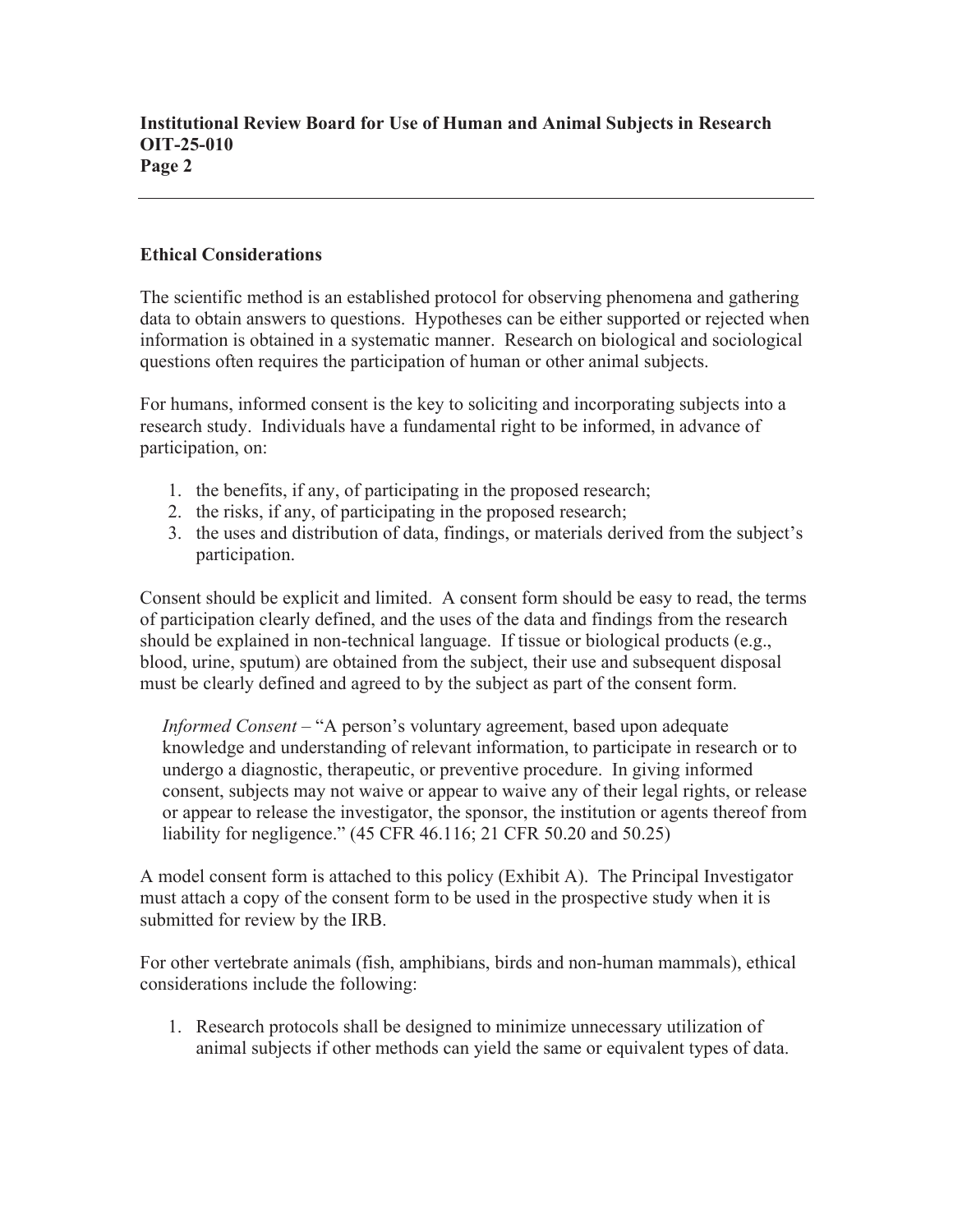- 2. All research procedures will conform to the guidelines established by the American Veterinary Medical Association (AVMA) and published by the AVMA National Academies of practice. A copy of these guidelines will be maintained by the OIT IRB. All research proposals involving animal subjects must conform to these principles.
- 3. Emphasis on the use of animals in research shall be on humane treatment and proper care and handling of subjects. All individuals using animal subjects will be instructed in their proper care. Responsibility to insure training for animal maintenance staff and research workers lies with the principal investigator of the research project using the animals.
- 4. Approval of a research protocol by the IRB requires the principal investigator submit a plan to address humane treatment and maintenance requirements of animal subjects. The plan must also include provisions for training research staff to comply with AVMA guidelines.

# **Institutional Review Board (IRB)**

- 1. Structure. The IRB shall consist of five members, appointed by the President of OIT or by an individual designated by the President. The members shall be drawn from and represent the following interests; 1) an administrator, faculty or staff member with oversight expertise or experience in human or animal research; 2) a faculty member from the department of Natural Sciences; 3) a faculty member from the department of Humanities and Social Sciences; 4) a staff member representing student or administrative services at OIT; and 5) a knowledgeable member appointed from the community. The external member of the IRB shall not be directly affiliated with OIT or be an immediate family member of someone who is affiliated with OIT, in compliance with 45 CFR 46.107 (d).
- 2. Supervision and terms of service. All members will be appointed for three-year terms, with dates of appointment staggered so that not more than two members are replaced in any year. Initial appointments for three of the members may be for less than three years. Reappointments for consecutive terms are permissible. The IRB reports to the Vice President for Academic Affairs (Provost).
- 3. Review authority. The IRB must review every research proposal submitted by an OIT faculty, staff or student member that involves the use of human and/or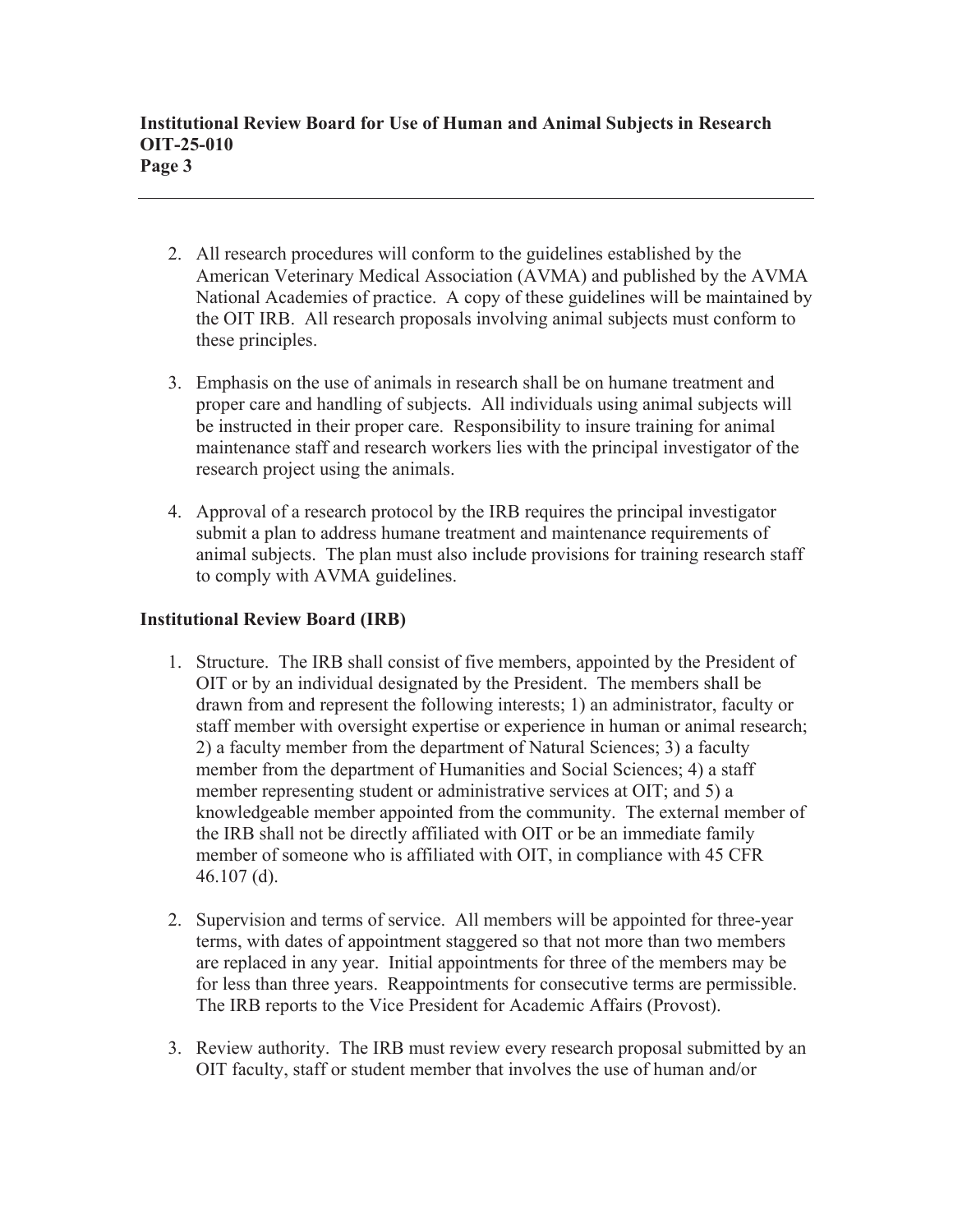animal subjects. All proposals reviewed by the IRB will be submitted to the Provost if additional authorization of academic expenditures is required. Use of non-academic facilities may also need to be approved by the Vice President of Finance and Administration of the Vice President of Student Affairs as appropriate.

# **Expedited Studies**

The IRB may expedite the review of research proposals in the following categories by using an accelerated process that does not require a meeting of the entire IRB. All other studies must be reviewed by the full membership of the IRB.

- 1. Naturalistic observations (ethology). Studies in which the investigator is only observing the behavior of humans or animals in their environment, whether natural or man-made. Such studies do not involve experimental manipulation of either the environment or the subjects. Data collection will be demographic and no human subject will be specifically identified by name or other than descriptive designation.
- 2. Student laboratory exercises in medical imaging, dental hygiene, health sciences, and biology in which examinations of anatomy, dental practices, bacterial culture, or blood and body fluid analyses are performed for educational purposes under the supervision of a faculty member. Procedures involving blood sampling (capillary puncture, arterial or venipuncture) need only a simple classroom consent form will be signed by each student subject (Exhibit B). Clients in the dental clinics and in programs using clinical or emergency care facilities are required to complete consent forms appropriate to those clinics.
- 3. Anonymous demographic surveys in which no identifying subject information is collected.

### **Responsibility**

It is the responsibility of the principal investigator to establish that the proposed research meets the guidelines for studies involving human or animal subjects. Failure to meet the guidelines will result in denial of the proposal by the IRB.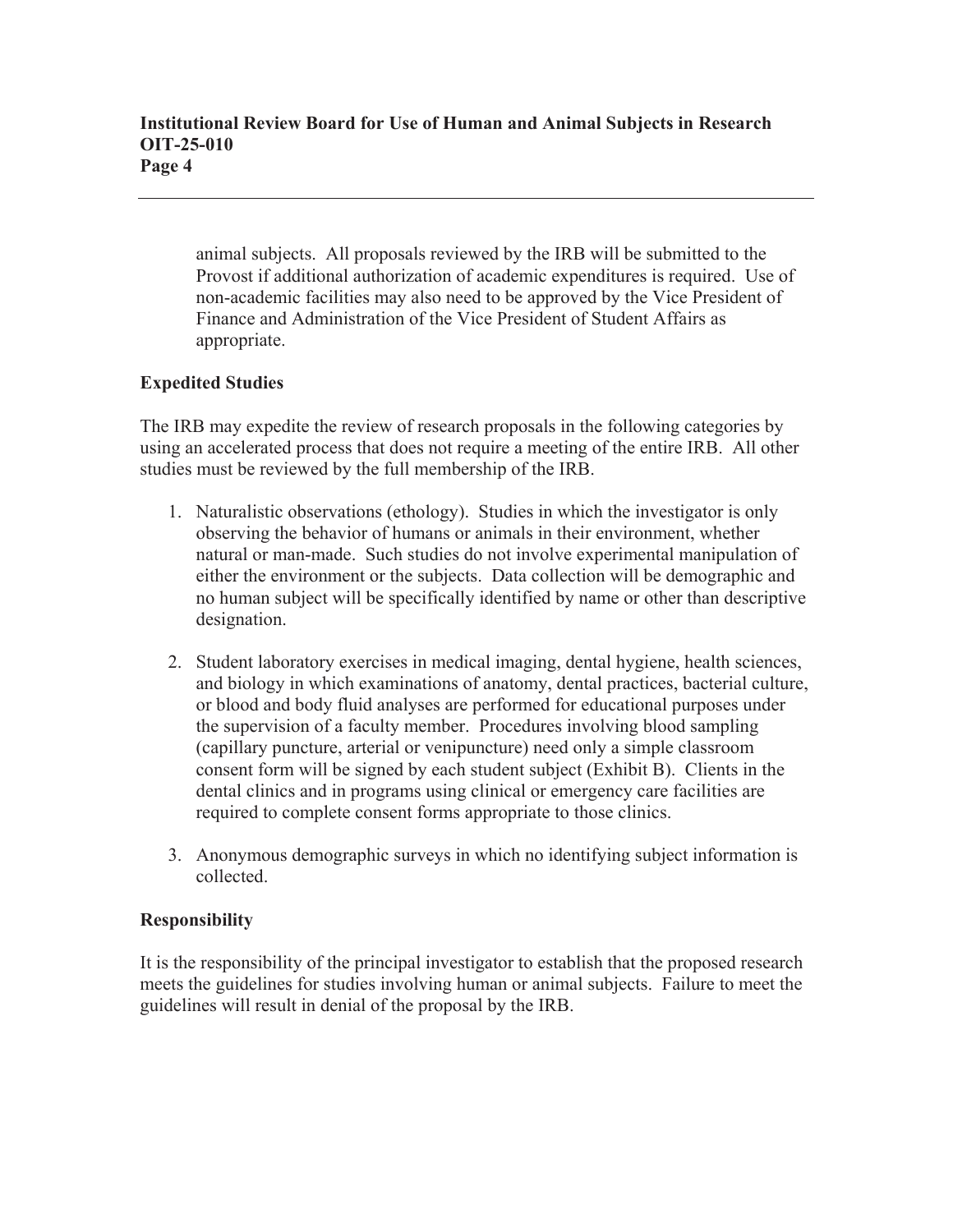Research protocols must be approved by the IRB regardless of whether outside grant funding is sought for the project. A Grant and Development Cover Sheet (Exhibit C) must be attached to all proposals involving external sources of support.

The overriding guideline is that no harm or risk of harm shall be unnecessarily imposed on an animal or human research subject. For humans, all risks and potential risks will be carefully explained and that consent to participate will be based on full disclosure or risks and benefits of the research.

### **Departmental Research Manuals, Procedures, and Protocols**

Rather than provide a lengthy and detailed protocol manual to fit the many diverse types of research that might be conducted at OIT, this policy refers to the specific protocols and procedures that would be appropriate for a specific department or organizational unit. Therefore, the departmental research manuals, by definition, are considered addenda to this policy. Each manual and protocol shall be submitted by a department or unit wishing to conduct research on human or non-human animal subjects. These manuals and subsequent revisions hereto shall be reviewed by the IRB before authorization to conduct research is granted.

#### **Addenda:**

- 1. Forms
	- a. Exhibit A. Model Consent Form
	- b. Exhibit B. Classroom Consent Form
	- c. Exhibit C. Grants and Development Cover Sheet
	- d. Exhibit D. Human or Animal Subject Review Sheet
- 2. List and location of departmental research manuals
	- a. Psychological and Sociological Studies Research Subject Manual Applied Psychology Program Office of the Chair, Department of Humanities and Social Sciences
	- b. Natural Sciences Studies Research Subject Manual Office of the Chair, Department of Natural Sciences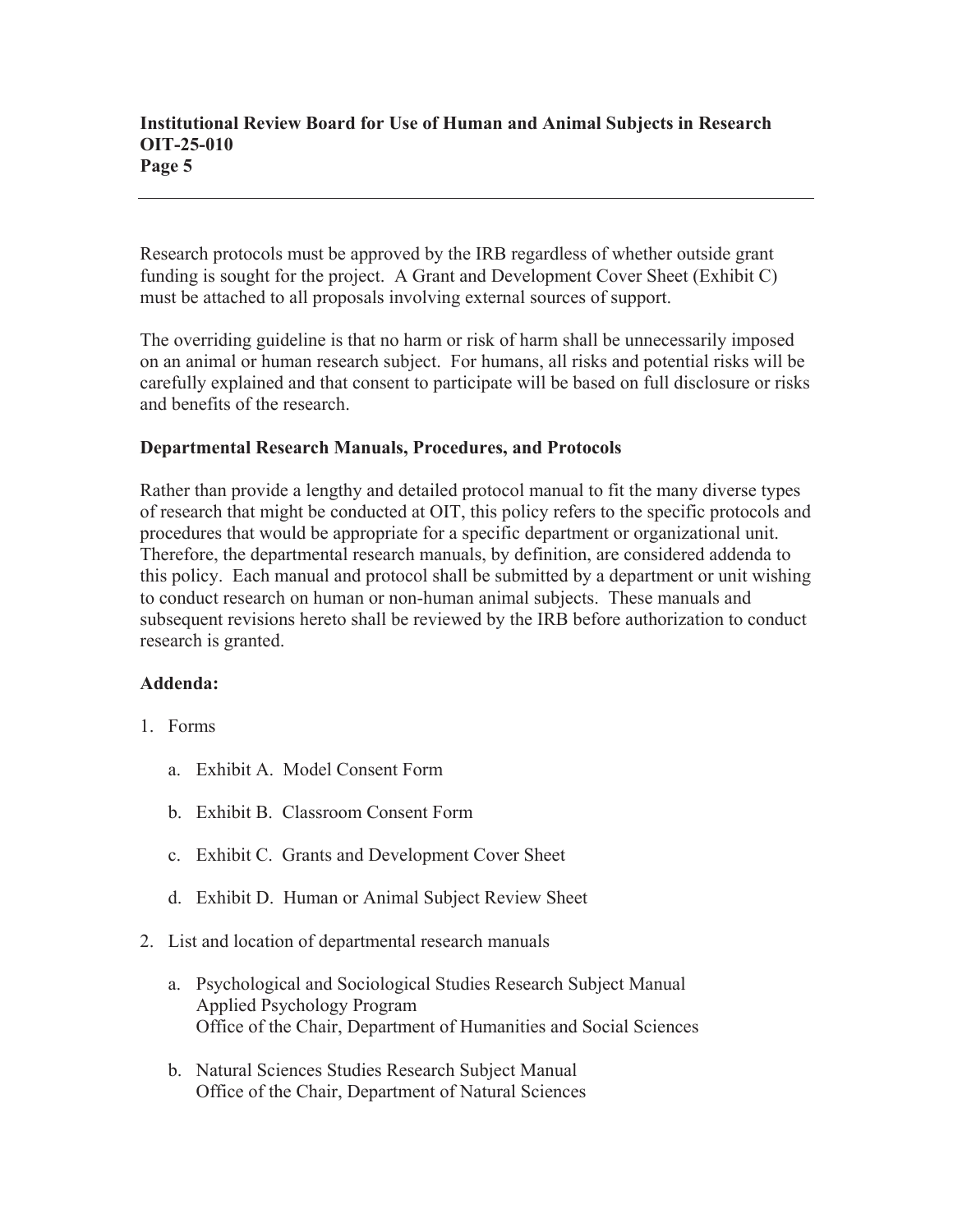- 3. Additional sources of information
	- a. Oregon State University, Human Subjects Handbook. September 2000. Chairperson of the OIT IRB
	- b. National Bioethics Advisory Commission. Ethical and Policy Issues in Research Involving Human Participants. Bethesda, Maryland, August 2001. Chairperson of the OIT IRB

Recommended by:

Administrative Council - January 21, 2003 Faculty Senate - November 7, 2002 President's Council - May 14, 2002

Approved: Martha Come Due

Martha Anne Dow, President

Date: January 21, 2003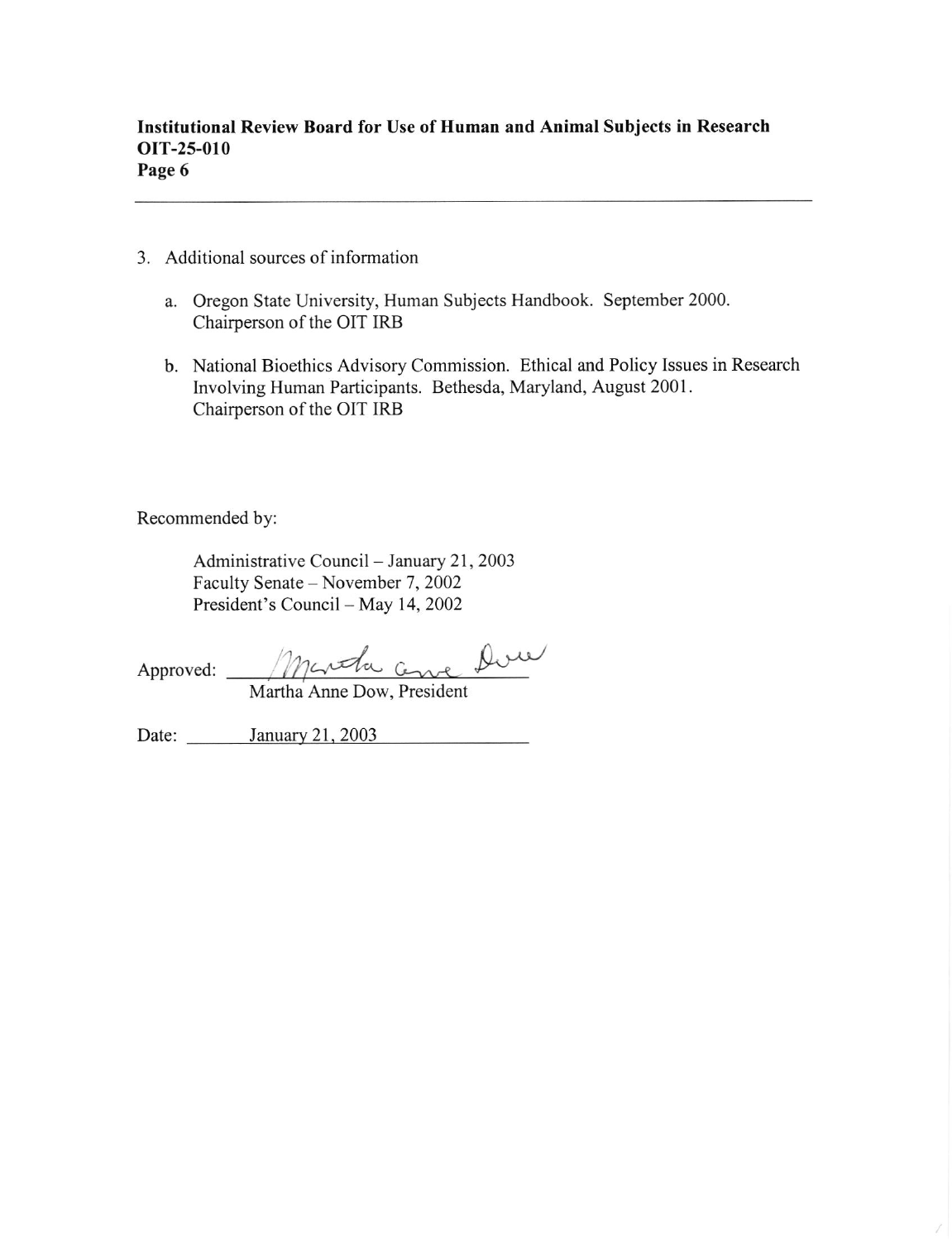# **OREGON INSTITUTE OF TECHNOLOGY**  Model Consent Form

| Date of Consent                                                            |      |
|----------------------------------------------------------------------------|------|
| Research Project Title                                                     |      |
|                                                                            |      |
| Briefly describe project (attach additional information if necessary):     |      |
|                                                                            |      |
| Benefits, if any, to subject (attach additional information if necessary): |      |
|                                                                            |      |
|                                                                            |      |
| Risks, if any, to subject (attach additional information if necessary):    |      |
|                                                                            |      |
|                                                                            |      |
|                                                                            |      |
| Typed or printed name of subject                                           |      |
| Signature of subject                                                       | Date |

Signature of witness Date

 $\overline{\phantom{0}}$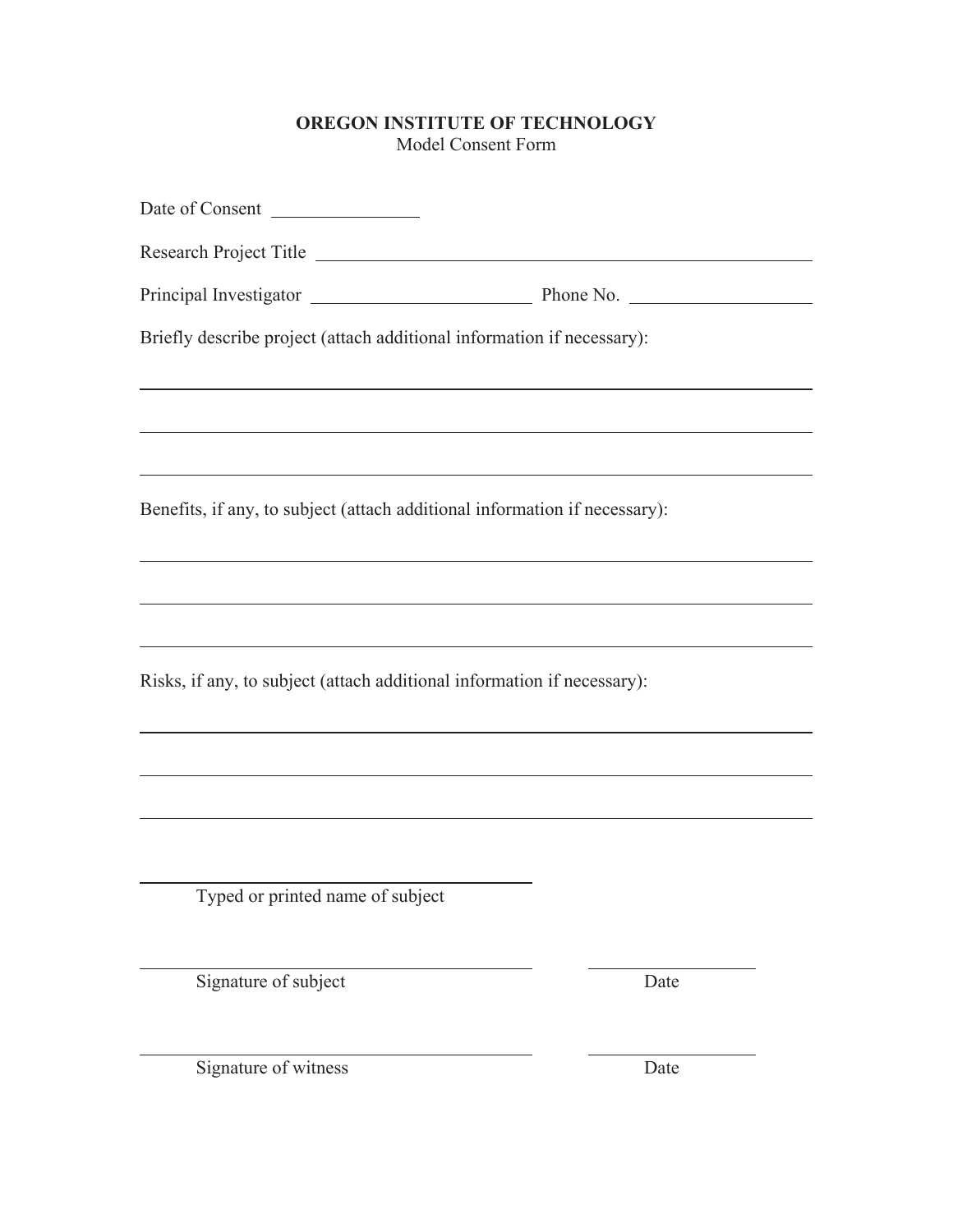# **OREGON INSTITUTE OF TECHNOLOGY**  Classroom Consent Form

| Date of Consent                                                            |
|----------------------------------------------------------------------------|
| Course Title<br><b>CRN</b>                                                 |
|                                                                            |
| Briefly describe activity (attach additional information if necessary):    |
|                                                                            |
| Benefits, if any, to subject (attach additional information if necessary): |
|                                                                            |
|                                                                            |
| Risks, if any, to subject (attach additional information if necessary):    |
|                                                                            |
|                                                                            |
|                                                                            |
| Typed or printed name of subject                                           |

Signature of subject Date

Signature of witness Date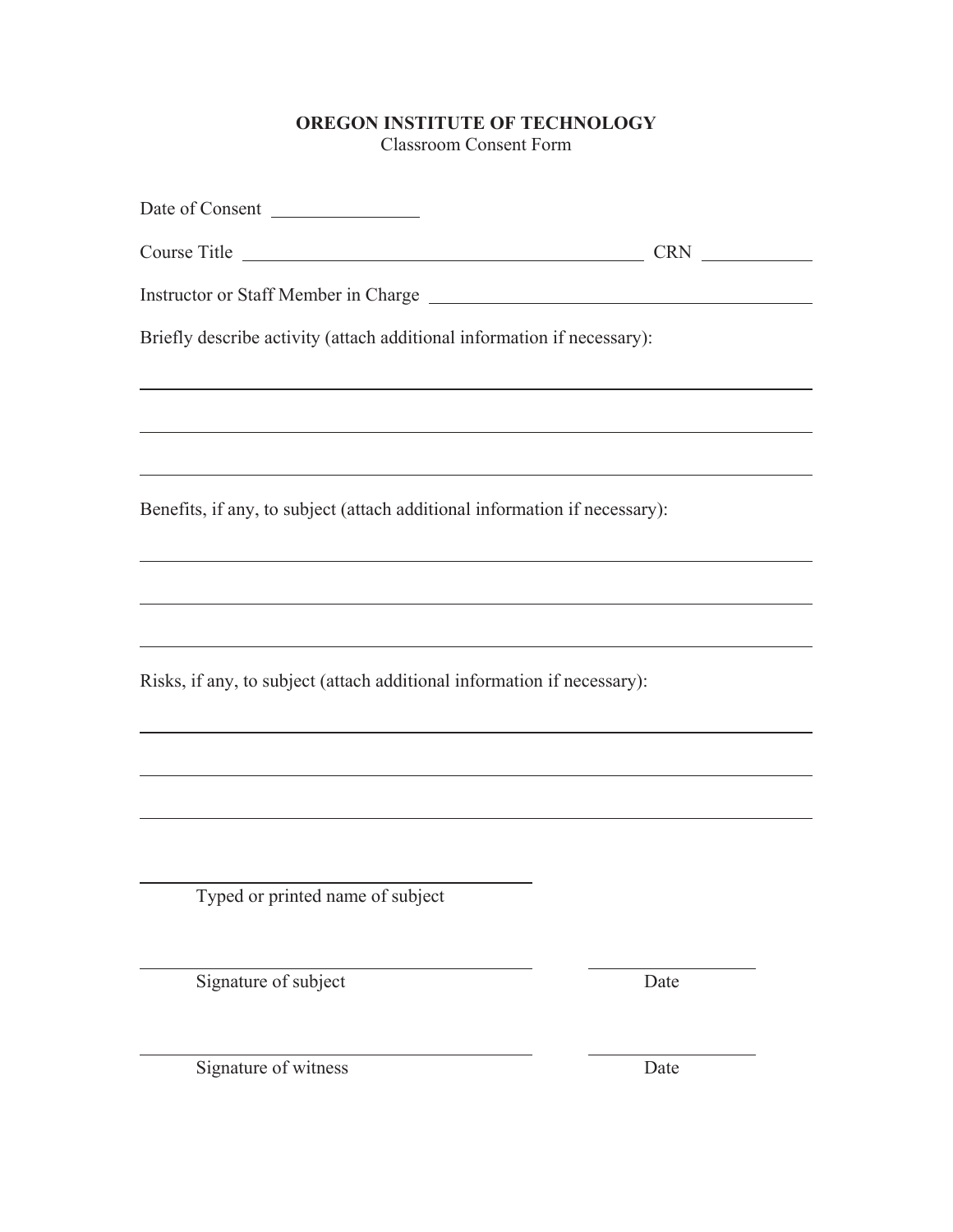# **OREGON INSTITUTE OF TECHNOLOGY**

Institutional Review Board Review Sheet Human and Animal Subjects Used in Research

| Submitted by Investigator                                                                                                                                                                                                                                            | Department |  |
|----------------------------------------------------------------------------------------------------------------------------------------------------------------------------------------------------------------------------------------------------------------------|------------|--|
|                                                                                                                                                                                                                                                                      |            |  |
|                                                                                                                                                                                                                                                                      |            |  |
| The proposed research includes (check all that apply):<br>survey or questionnaire only<br>maturalistic (non-interventional) observations<br>experimental (involves subject manipulation) observations<br>invasive procedures (requires medical or veterinary review) |            |  |
| Describe project in terms of subject use (attach additional sheets if necessary):                                                                                                                                                                                    |            |  |

Describe any real or potential dangers to human or animal health, including potential mental and social effects as a result of research participation: